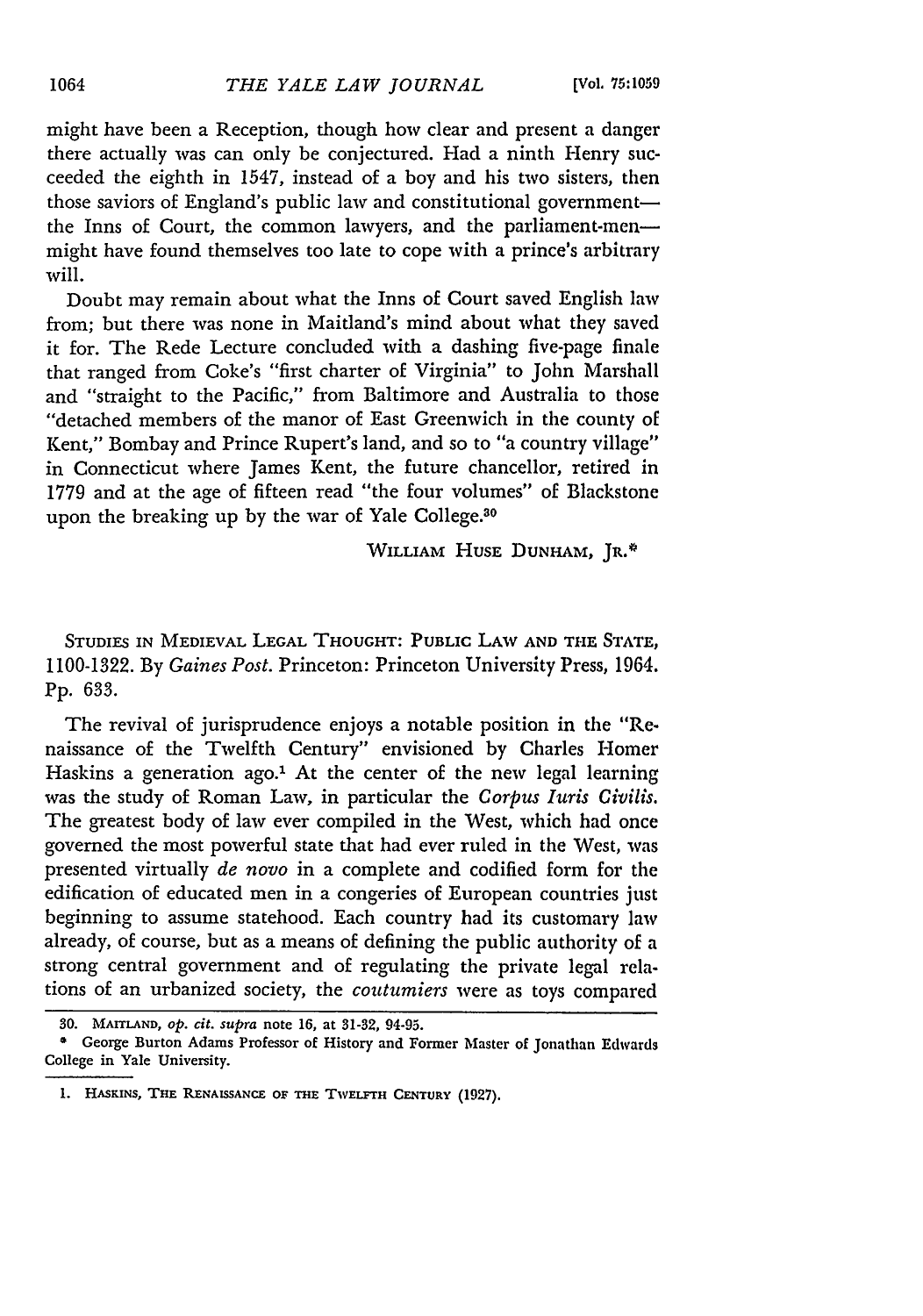to the *Corpus Juris Civilis.* Inevitably, in these circumstances, Roman Law influenced the public or private law (or both) of all European countries, at least as early as the last decades of the tvelfth century. The problem is to understand in just what respects and to what degree Roman Law affected each country. England was the country least affected by Roman Law, and the scholars of English legal and constitutional history have usually been reluctant to assign much importance to Roman Law even where its operation in England is indisputable. In every instance, it seems, scholars can find some feature of older English law which suffices to explain a crucial development, so that knowledge of Roman Law has not been a scholarly prerequisite for the English historian.

The foregoing synopsis suggests the major and the minor themes of Gaines Post's *Studies in Medieval Legal Thought.* The major theme is the way in which Roman Law affected medieval Europe as a whole; that is, how it contributed to the rise of representative institutions, and how it influenced the development of the idea of the State. The minor theme is Post's battle of wits with those scholars of English history who resist the notion of Roman Law influence, whether on the development of Parliament, the notion of the State, or most anything else.

Thirty years of study and writing are brought together in these essays. Two phases of Post's intellectual interests are represented, and they are made clear by the organization of the book. Part I, "Corporate Community, Representation, and Consent," consists of four essays published between 1934 and 1946. In sum, they show how certain judicial procedures in Romano-Canonical law were adapted to secular institutions, and in particular to nascent parliaments. Part *II,* "Public Law and the State," consists of seven studies written between 1953 and 1964, most of them after 1960. They deal with the question of how far legal philosophy had arrived at a definition of the State by the 1320's. The first set of essays can be classified under the history of institutions; the second set, under the history of ideas. The first set includes the most famous of Post's writings, those on *Quod omnes tangit* and on *Plena potestas.* The second set is cast on a more philosophical plane, and ultimately should have wider appeal because it deals with a broader subject, the rise of the national State.

Reviewing Post's *Studies* for any other kind of journal than this, it might be better to pass flittingly over the oldest of the essays in Part I, an article of 1984 entitled "Parisian Masters as a Corporation." The readers of this journal, however, might find it among the most interesting. In it, Post takes legal instruments and court decisions of the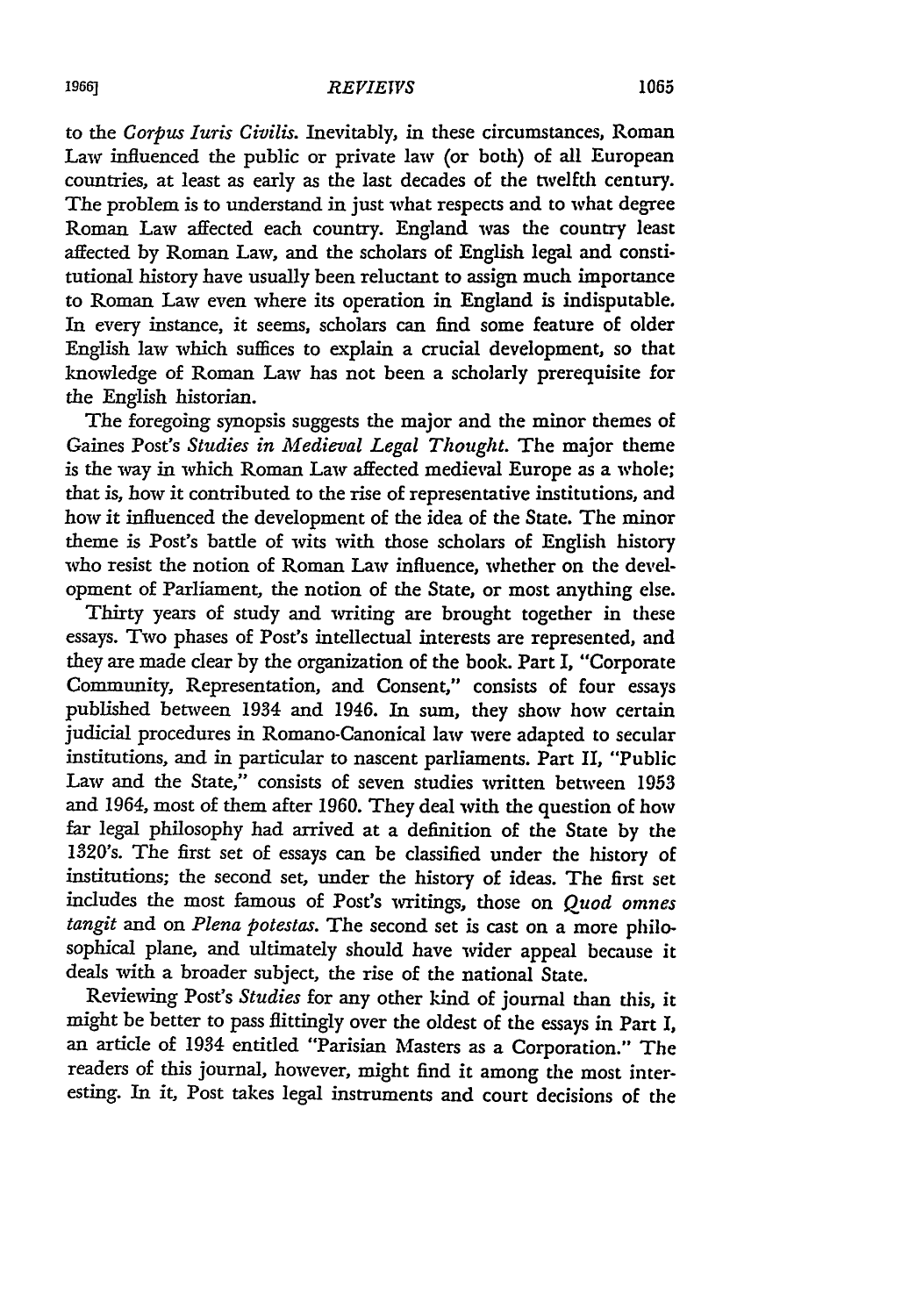late 1100's and early 1200's and shows us how one group, the "corporation of masters" of the University of Paris, acquired legal existence. The pivotal questions are these: when did the University begin to have a procurator who could act for it in the courts? When did it come to possess its own (or to use someone else's) "authentic seal" to validate its mandates? Post concludes that the corporation of Parisian masterswhether called a *corpus, universitas, collegium, communitas, societas,* or *schola-had* status as a juristic personage by the year **1215** at the latest. No single charter tells us this. It is discoverable only by mastering the shifting nomenclature of legal instruments and by sensing the moment when the corporate nature and the corporate rights of the masters were indubitably and irreversibly attained in the eyes of the courts-and what more cautious proponents could one want than the judges? This occurred almost two decades before the University of Paris was "constituted" by papal charters.

Proctorial representation lent itself naturally to the development of the theory of corporations in private law, but its application to the new institutions of governance in public law may be considered *sui generis.* In terms of political representation, the problem is to explain the difference between feudal and modern assemblies. Historically, Italy and Spain are often said to have had many different kinds of people attending assemblies as early as the twelfth century, putting them much in advance of kingdoms such as England and France where the court of the king *(curia regis)* was attended only by feudatories.2 The Italian and Spanish "representatives," however, were usually very important personages in the realm and thus represented personal more than corporative interests. The *consensus* they gave to royal actions was more like acclamation than true consent. The representatives of the cities, if any, were usually magistrates who gave counsel to the king when requested and, naturally, strove to preserve local privileges; moreover, they had no established role in the *consensus.* In contrast to these "representatives," Post describes those who attended assemblies in the following century, the thirteenth. Romano-canonical juristic terminol. ogy had become common, and central governments were steadily adapting the mechanism of the proctor's power to the role of a person representing a collective group. Just as the proctor could represent corporate interests in a courtroom, so the delegates of cities represented a whole segment of citizenry. The number of representatives became

<sup>2.</sup> I am summarizing here "Roman Law and Early Representation in Spain and Italy, **1150-1250,"** which is Post's Chapter **II.**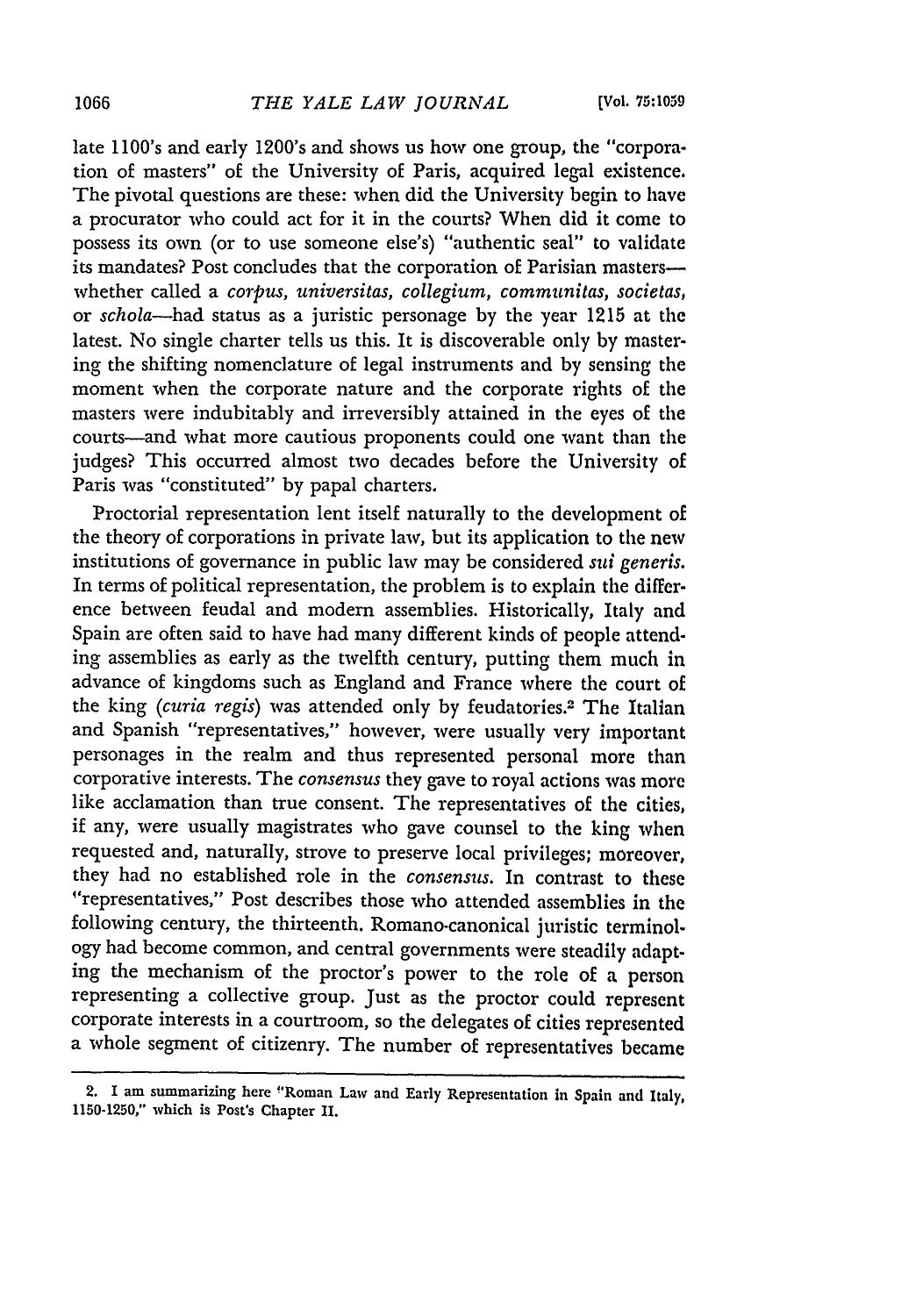fixed. Each one acted on behalf of a corporate body which had given him full powers, rather than out of his personal or private interest.

In Italy and Spain, cities were represented early because great political power resided in them by the twelfth century. The basis of representation there changed as the proctorial mechanism became common. In England, however, the feudal *curia regis* was almost two centuries old before the towns were represented at its meetings. This happened at about the same time, just after 1250, that proctorial representation became characteristic of assemblies on the continent. Moreover, Roman Law formulae are to be found in the summonses to Parliament in England concurrently with the first appearances of delegates from towns. Post draws our attention to one formula in particular, which is found in England as well as upon the continent: *quod omnes tangit.3* "What touches all should be approved by all" *(quod omnes similiter tangit ab omnibus comprobetur)* is a good enough motto to stand for representative government wherever it has existed. So perfect is it as a motto, some have argued, that its roots in private law procedure of the Roman Law are no more than an antiquarian's delight. The necessity for all subjects to be represented in Parliament can be shown by specific national conditions; the use of a Roman Law expression when composing the summonses to Parliament could have been just a chancery clerk's inspiration which became a vogue and then a principle for Englishmen's own good reasons. This is a slightly bizarre form of the traditional attitude of English constitutional historians with which Gaines Post has had to cope.

*Quod omnes tangit* can be found in several places in the *Corpus luris Civilis.* The classical verbal formulation, as quoted in the previous paragraph, is from *Codex* 5.59.5.2, where it refers to the joint interest of co-tutors. More important for the development of procedural consent in medieval legal and political practice, however, were the rules set forth in *Digest* 42.1.47, regarding the cases that came before the praetor in charge of the imperial *fiscus:* everyone touched by a suit should be present at the adjudication, but even those absent would fall under the judgment by default as long as they had been properly summoned. In the medieval legist's writings, the interplay between these passages, and between them" and others like them, might result in the emphasis falling upon the summons ("all who are touched are to be called") or upon the consent ("it is necessary to have the consent of all those whom the matter touches").

**S.** Chapter **IV, "A Romano-Canonical** Maxim, *Quod Ornnes Tangit.* in Bracton and in Early Parliaments."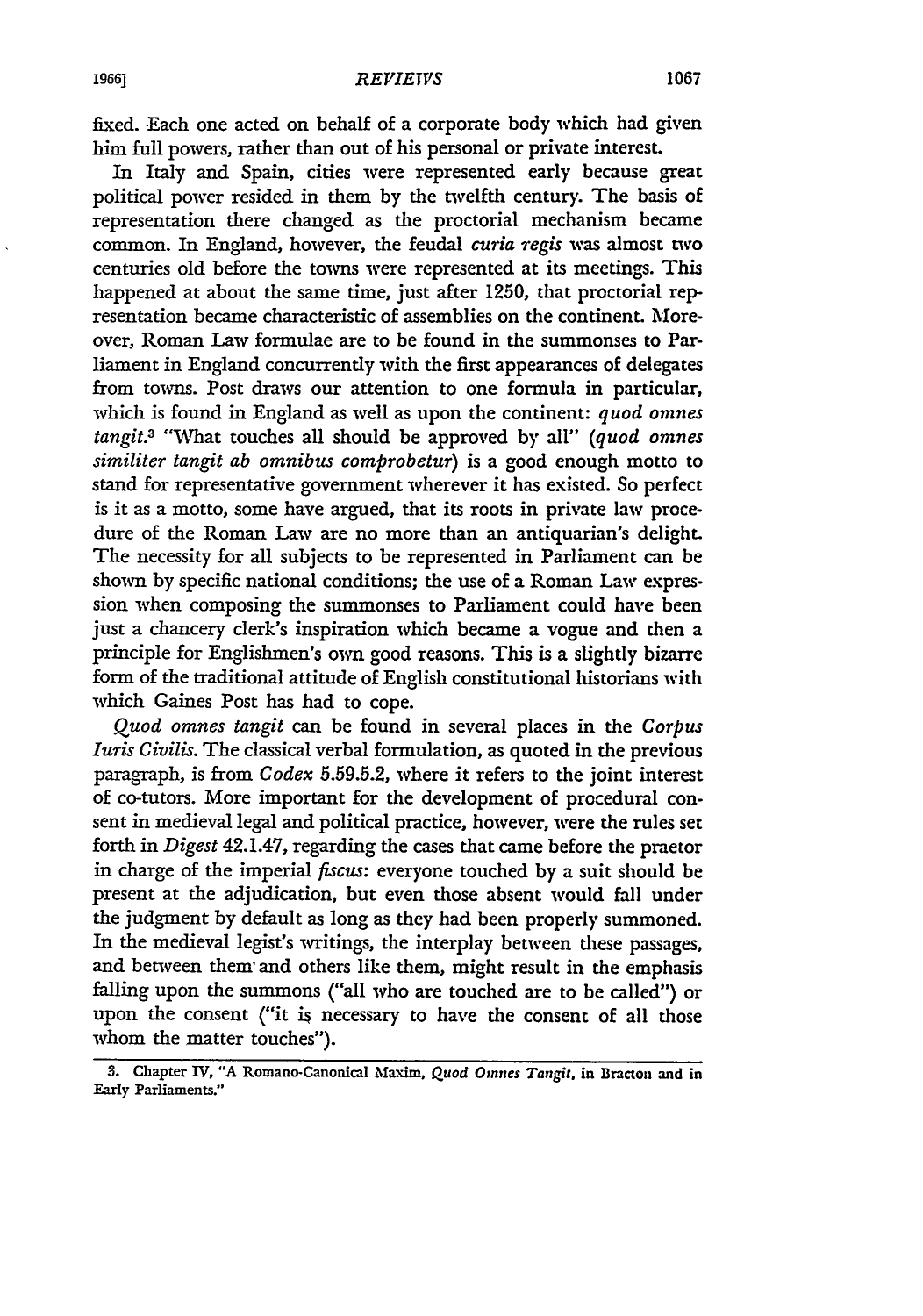*Quod omnes tangit* found early expression in legal practices of the Church, both in ecclesiastical courts and in the calling of synods and councils. In secular law it is obvious how *quod omnes tangit* principles would be adopted for court procedure in any region disposed by tradition to follow Roman Law, but the important issue is how and to what degree it applied to representative assemblies. Corporative representation in political assemblies was an entirely new principle that evolved in western Europe in the High Middle Ages.

The formula of *quod omnes tangit* appeared verbatim in the summonses to the Model Parliament in 1295, but some of its phraseology was used in summonses at an even earlier date. Gaines Post's approach to the problem is not primarily in terms of these documents, however, but rather in terms of the writings of Henry of Bracton (d. 1268), the foremost English jurist of the thirteenth century. From Bracton, Post cites a score of examples of *quod omnes tangit* terminology used to explain procedural consent. Bracton undoubtedly derived his knowledge directly from Roman Law or from contemporary commentators upon it such as Azo. If Bracton was imbued with the terminology, realized fully its legal application, and adapted it to English practice, much of the ground is cut out from under those who would like to believe the "chancery clerk's whim" hypothesis. Doubt could be raised whether Bracton's use of *quod omnes tangit* to explicate civil matters provided a basis for its use in summonses to a political assembly. But in England no distinction existed between public law and private law, so that we may safely say: "once in Bracton, then easily in summonses to Parliament."

*Plena potestas* is the sibling of *quod omnes tangit* as far as parentage is concerned (Roman Law), and its necessary companion in the proper functioning of representative institutions. It is one thing for the central authority to summon all to be present who are touched by a certain matter, and another to have each one who does come have full power *(plena potestas)* to represent a whole city or region.4

*Plena potestas,* which derived chiefly from the mandate given the proctor when representing a client in court, grew rapidly in importance in the late twelfth and thirteenth centuries in the same ecclesiastical and secular courts as *quod omnes tangit.* It also applied to the functions of administrative agents and ambassadors (whence "plenipotentiaries"), whose status was equal and whose negotiations were not regulated by the rules of a court. But when delegates came to Parliament possessing

<sup>4.</sup> Chapter **HI,** *"Plena Potestas* and Consent in Medieval Assemblies. A Study In Romano-Canonical Procedure and the Rise of Representation, **1150-1325."**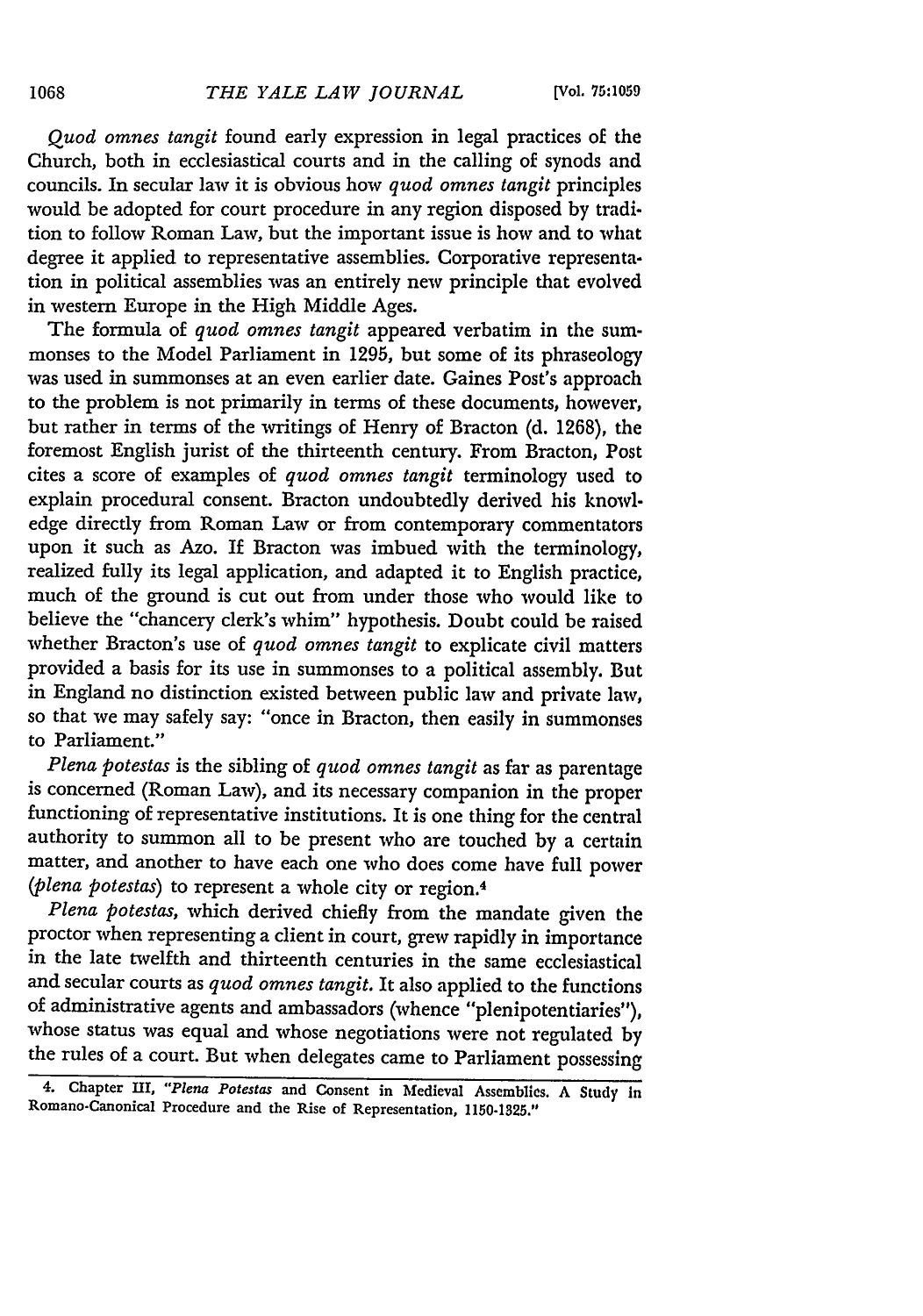*plena potestas* to represent some corporative body in the realm, they were not on an equal footing with the king; the king called the assembly by his fiat, and his demands had to be met. True, he had to be able to defend his actions in terms of the common good, the public welfare, *the status regis et regni,* or the like, and his demands could be negotiated and perhaps even tapered down. Still, in England the royal prerogative remained supreme, and it is not feasible to maintain that the theory of parliamentary sovereignty which finally emerged was based upon the "full power" which subjects gave to their delegates. Gaines Post is cautious on this point, but insists that the machinery of representation still owes much to Roman Law principles.

"Public Law and the State," the second and largest part of Post's *Studies,* consists of his most recent writings. He uses the same sources and evidence as in the first part-the dicta of medieval lawyers and jurists--but the problem is basically different. At issue now is the legal conception of the nature and the power of the State. Post tackles this from a half-dozen different points of view, some technical and some philosophical. The essential conclusion, however, is always the same: nothing is lacking in the legal philosophy of the thirteenth century to prevent us from saying that the State (as we now use the term) existed at that time.

Much of Post's case rests upon the use of the Latin word *status* in the language of the law. The word *status* had manifold meanings in classical and medieval Latin, as does "state" in English (e.g., condition, situation, status, estate), but the political and legal meaning of *status* in ancient and medieval times is hardly comparable to what is contained in the modern word State (or *État, Stato, Staat, etc.*). Our modern word has a degree of abstraction, and embraces notions of territorial preciseness and sovereign power which are lacking in the old Latin usage of *status. While status* could be used in political contexts, it was simply not the generic term we are now familiar with.

Medieval Latin had no word which could stand alone to designate the State.<sup>5</sup> There were instead many words, and three of them were used most often: *Respublica, civitas, and regnum.* That is to say, kinds of states were designated. The intriguing thing is that *status* could be used in conjunction with all of these (and with others as well), in the terms *status Reipublicae, status civitatis, and status regni. Status,* in these

*<sup>5.</sup> Politia* (our "polity') is a possible exception, for it could be used as Aristotle used it to designate "constitution" generally. This would have been common, however, only after **1260** when a Latin translation of the *Politics* became available; besides, *politia* could cause confusion because it was also Aristotle's word to describe one kind of government, the rule of the many for the good of all.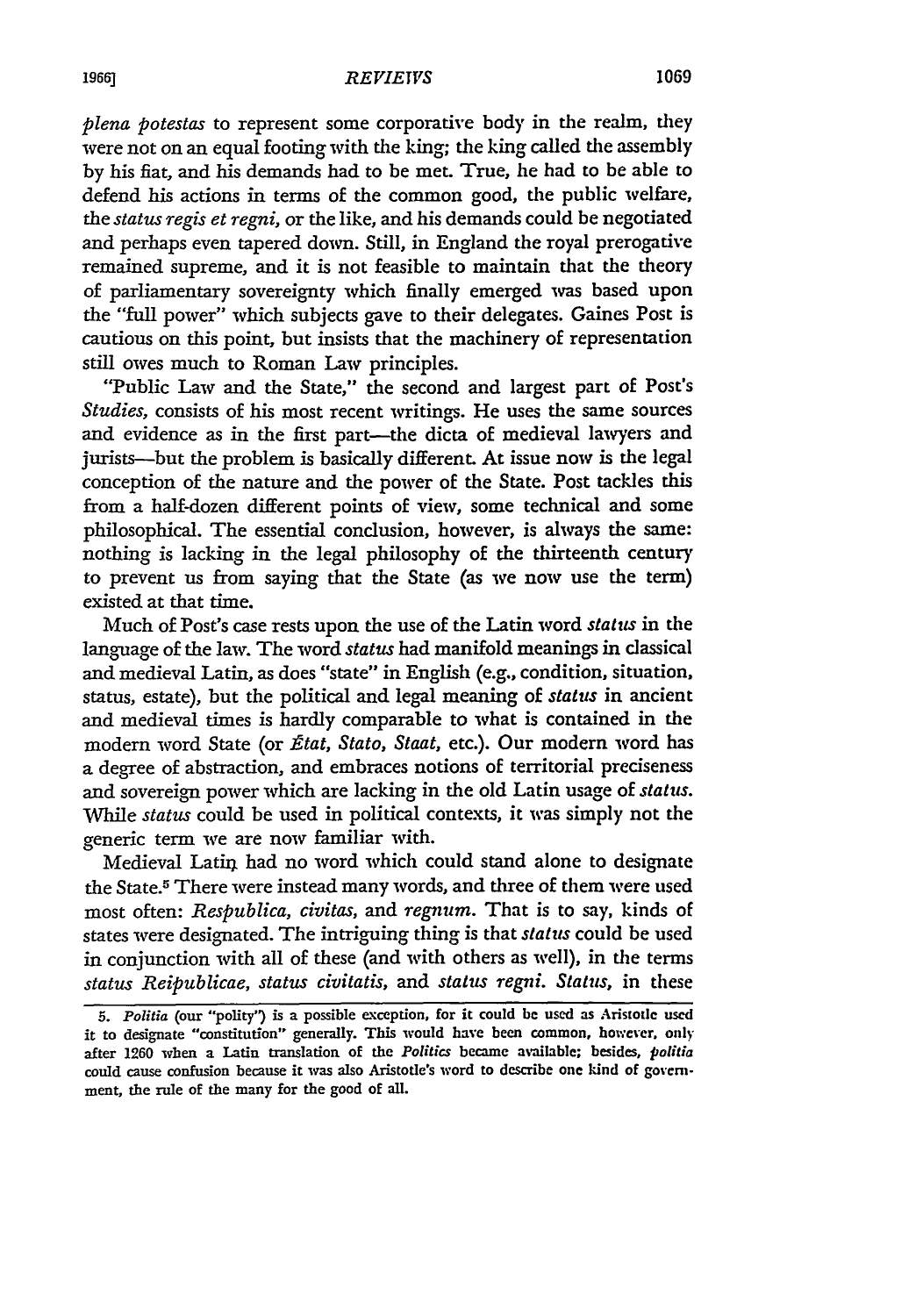contexts, should be translated as the "public welfare" or the "governance" of the Republic, of the city, or of the kingdom. *Status* finally became a generic term, especially in its vernacular derivatives. All the stages in the evolution of the word have still not been clearly shown. Some instances of the vernacular "state" used alone can be found in the fourteenth century, but only in the sixteenth century was it established usage. Historians of the modern era find this quite appropriate, because they do not believe that the idea of the abstract State is older than the Renaissance. Gaines Post, on the other hand, believes that during the first two centuries of the renewed study of Roman Law, the medieval lawyers constructed a complete doctrine of the competence of public authority. They were stimulated by the conception of the Roman state embodied in the Roman Law, but they translated it into terms of contemporary institutions.

One almost wishes that the philological problem of how the word *status* evolved into State were not involved. It confounds the issue because the reader wonders whether Post is not investing the thirteenth century use of *status* with too much of a modern meaning, rather than concentrating upon the legal conceptions and the institutions to show that no matter what terminology was used the idea of sovereign public authority existed. Those who are ill at ease with the philological method will often be unhappy, and I do not deny that in some cases they may be justified. To these critics, however, several replies can be made. For one thing, it *is* important to know the history of the *word* "State" as well as to understand the growth of the institution. Secondly, if the word *status* crops up constantly in juridical and official writings dealing with public authority, a full picture cannot be presented by avoiding the word. Finally, although it may be thought unwise repeatedly to organize the arguments in terms of key phrases involving the word *status,* the author has not simply collected and sorted them out as a lexicographer might have done. He is always interested in understanding the historical context. In summary, I might offer the following subtitle to the essays on "Public Law and the State":

How, by studying the contexts in which the word *status* is used in legal writings and official documents from the twelfth century to the early fourteenth, one can discover that the juridical aspect of public authority was as clearly defined as it is in the modern State.

No detailed summary of Post's essays on the State is here attempted. We must take cognizance, however, of one key text. Ulpian, in the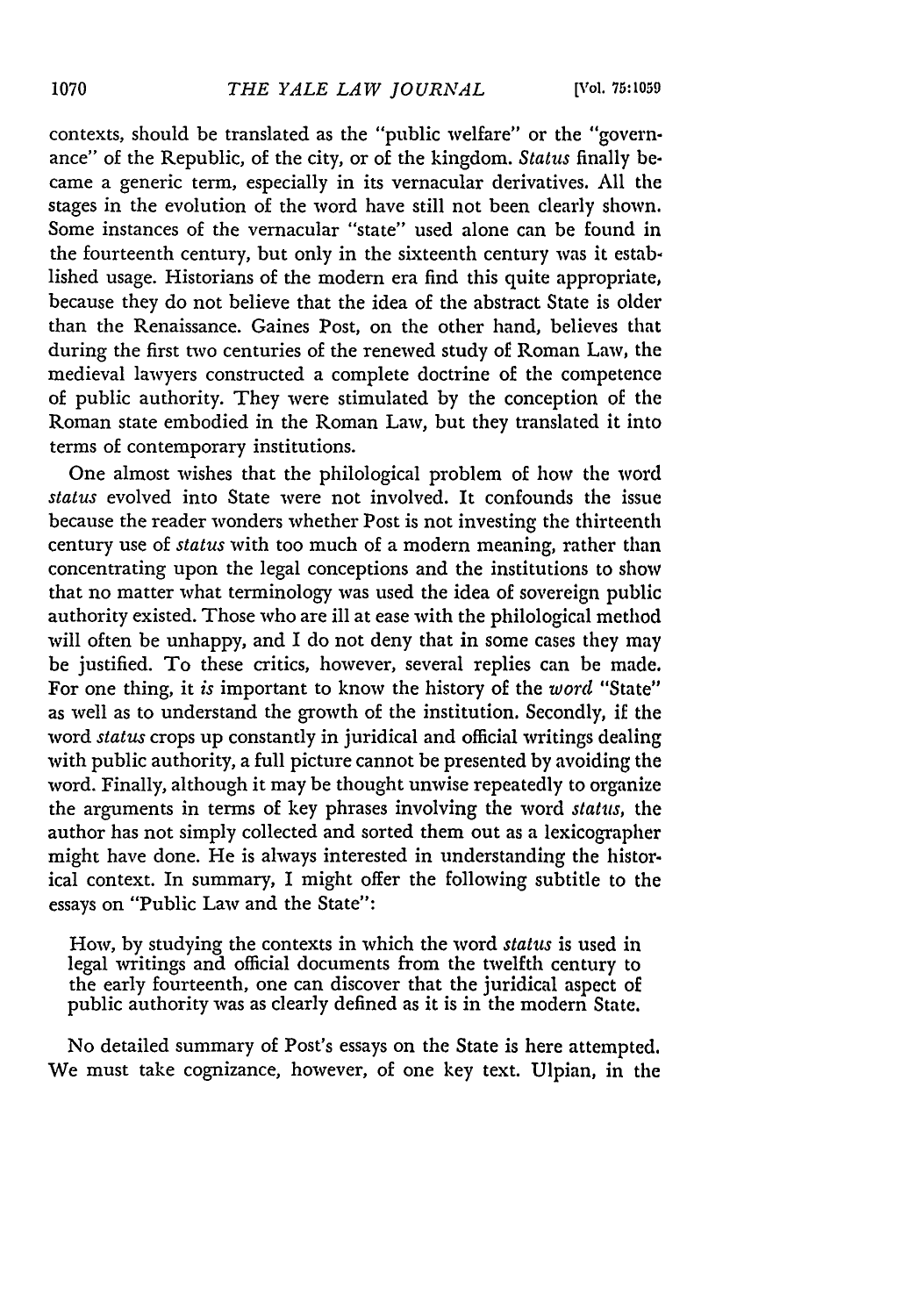opening lines of the *Digest,* makes his famous distinction between Public Law and Private Law. In close succession he says:<sup>6</sup>

Public Law is that which regards the *status rei Romanae ...* Public Law is concerned with sacred rites, with priests, with magistrates.

Most medieval glossators and commentators defined the words *status rei Romanae* as the "public utility" or "public welfare." Some, however, put together the two predicates of Public Law in the two sentences above, and equated *status* with magistracy, or with public authority in general.7 In this way, *status* came to be associated with institutions of governance. When applied to the medieval king or kingdom, *status* was used in phrases which denoted the newly appearing concepts of public authority, such as the royal dignity, or the crown; or it was applied to new agencies of governance such as the household of the king. The latter is a good example of the intricacy of the problem. The household of the king was originally a group of personal retainers, an aspect of feudal society; in time many of these retainers became "crown officers" (e.g., the Chancellor and the Constable) and heads of permanent juridical or administrative agencies of government. They moved from private to public service, as it were, and this exemplifies the transition from feudal to modern government. We can see what happened over the centuries, but the specific stages in the transition are not easy to isolate.

The Statute of York of 1322 is one of the capital documents of English constitutional history. To know the meaning of its phrases using the words community, king and crown, is to have a fair conception of the social and legal divisions of the time. In the legal French of the Statute, "state" appears in four different terms: *lestat du roiaulme, lestat du roi, lestat del hostel and lestat de la coronne.* To understand what they refer to, Gaines Post has marshalled his arguments in terms of the Latin phrases *status regis and status regnis* The legists **by** the end of the thirteenth century had defined the *status* of the king or of the kingdom as matters of justice, taxation and war. The *status ap*proximated the majesty of the king, the dignity of the royal office, the rights of the crown. In sum, it clearly delineates the public aspect of

<sup>6.</sup> DIGEST 1.1.1.2.

**<sup>7.</sup>** See Chapter **VII,** *"Status, Id Est, Magistratus:* L'Etat, C'est **Moi";** Chapter **V,** *Ratio Publicae Utilitatis, Ratio Status,* and 'Reason of State,' **1100-1300."**

**<sup>8.</sup>** Chapter VI, *"Status Regni: Lestat du Roiuhne* in the Statute of York, **1322,"** and Chapter **VIII,** *"Status Regis: Lestat du Roi* in the Statute of York."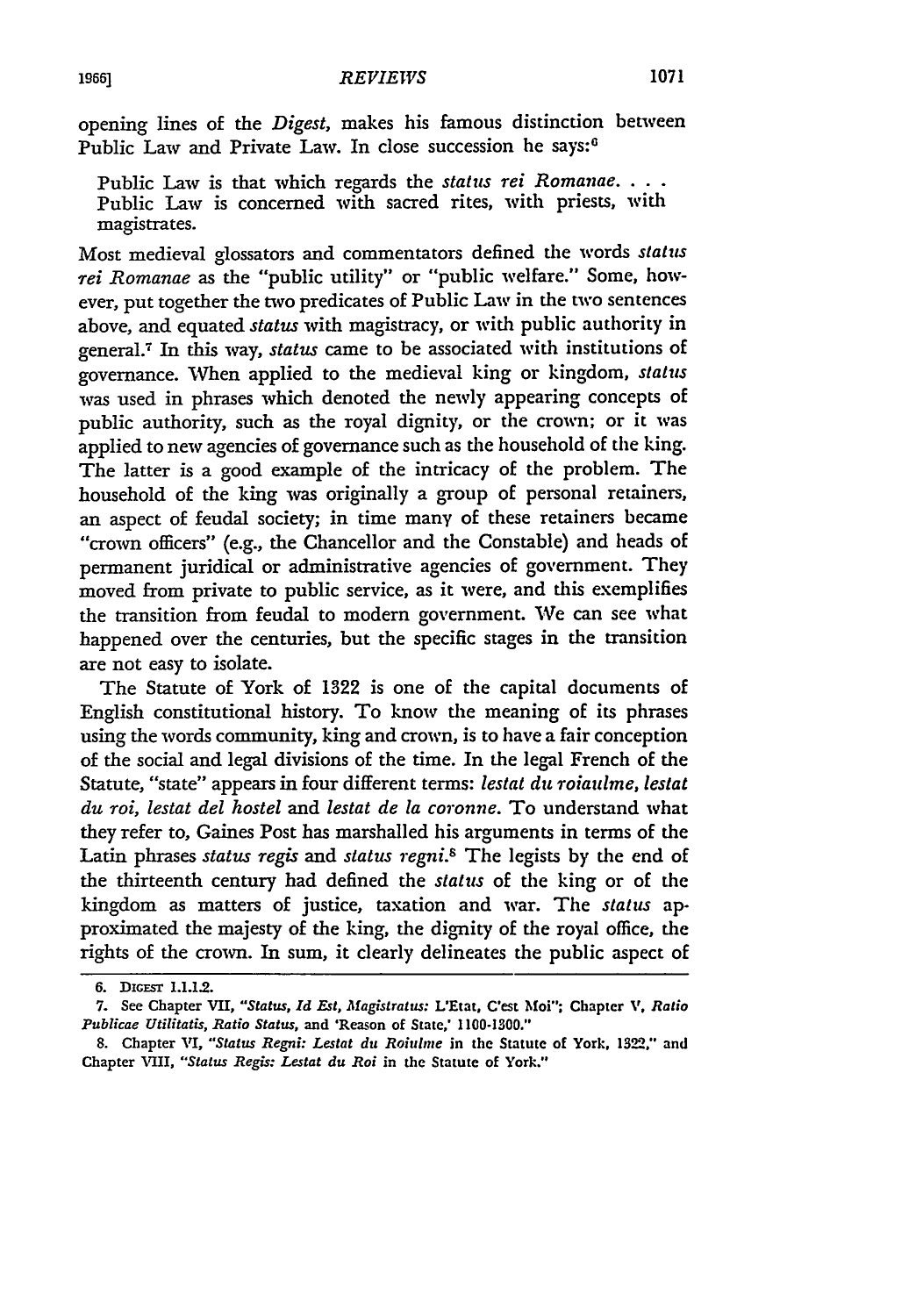rulership. It is in this light that we should analyze *lestat du roi, lestat du roiaulme* and the other phrases in the Statute of York. English common law may not have entertained a distinction between public and private law, but the Roman Law form of this distinction had been made operable in terms of medieval institutions. The Statute of York reveals that the public-or, if you will, political-aspects of rulership were clearly separated from the person of the ruler.

There comes to mind here the notable work of the late Ernst H. Kantorowicz, *The King's Two Bodies.0* In England, in the fifteenth and sixteenth centuries, the lawyers evolved a doctrine differentiating between the body natural of the king and the body politic of the King. Kantorowicz shows how this formulation was peculiar to the English, although the idea existed in analogous forms in almost every medieval monarchy. In the Statute of York, if Post is correct, the English had the notion of the "king's two bodies" in the early fourteenth century.

When dealing with the Statute of York, Post again engaged himself with English constitutional historians regarding the influence of Roman Law. The main thrust of his essays on the State, however, is against those who hold that the modem state came into being only during the Renaissance. The exemplar of that school of thought is Friedrich Meinecke, who took Machiavelli as the point of departure.<sup>10</sup> "Reason of State," according to Meinecke, had several antecedents in the late fourteenth and early fifteenth centuries and he singles out as his two earliest examples Philip of Leyden and Jean Gerson. The former spoke of the ruler being allowed to revoke a privilege he had given if it was injurious to the *publica utilitas,* and the latter enunciated the principle that *necessitas legem non habet.* This "new conception of necessity of State" belongs to Meinecke's scheme of "Reason of State." If this be true, Gaines Post asserts, then Reason of State existed in the twelfth century. "Necessity has no Law" appears in Gratian's *Decretum* in the twelfth century-in fact it is much older-and the justification of acts done "by reason of public utility" is found throughout the writings of the medieval legists.<sup>11</sup>

In the long essay on *ratio status,* Post relentlessly drives home the point that the doctrine of public law espoused by his legists allows the

<sup>9.</sup> KANTOROWICZ, THE KING'S TWO BODIES (1957). Kantorowicz borrowed from Post's early writings for *The King's Two Bodies*, and repaid the debt by what this work contributed to Post's later writings. They were good friends, and their works, so different in approach and even in methodology, are complementary.

<sup>10.</sup> MEINECKE, DIE IDEE DER STAATSRÄSON IN DER NEUEREN GESCHICHTE (1924).

**<sup>11.</sup>** Chapter *V, "Ratio Publicae Utilitatis, Ratio Status,* and 'Reason of State,' **1100. 1330."**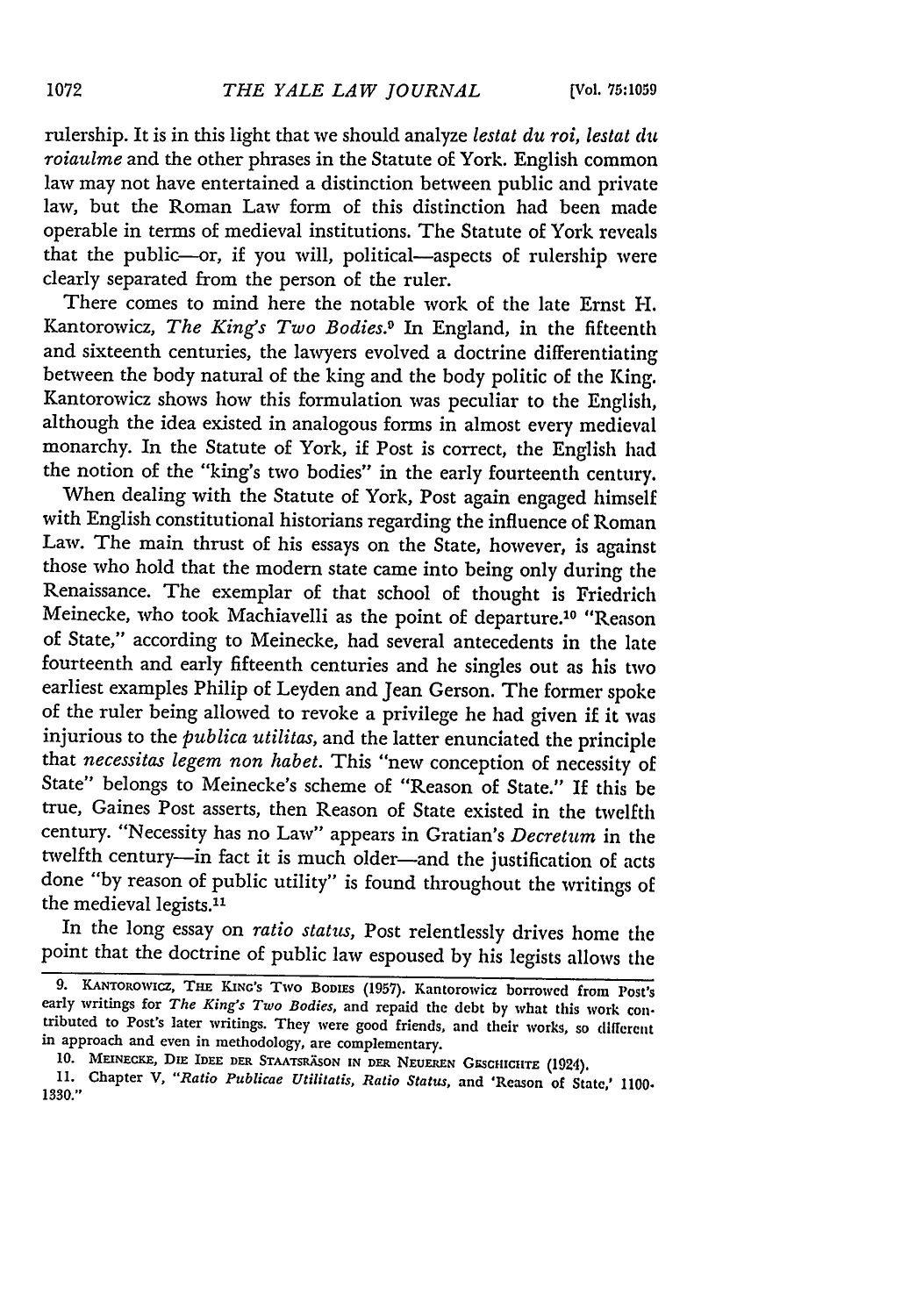ruler virtual freedom of action where preservation of the *status is* concerned. Post makes dear in this section that historians of political thought have neglected the writings of the lawyers. Revision is certainly called for. Meinecke's thesis is not shattered, nor must its base in Machiavelli be abandoned; but what is peculiar to the Renaissance doctrine of Reason of State must be restated. The juridical principles, it turns out, are as old as the hills.12

The response to Post's challenge might begin **by** questioning his constant references to *ratio* in the nominative case, *ratio publicae utilitatis,* where his texts invariably use it in the Ablative of Manner, *ratione publicae utilitatis. Ratione,* **"by** reason of," is hardly more than "because of"; it does not carry the connotation of faculty of the mind (of the ruler) which is embodied in the modern notion of Reason of State. The idea of necessity is present in medieval thought, but it operates only in extraordinary circumstances. In Meinecke's Reason of State, necessity comes into play not just in emergencies but as a daily rational calculation **by** the ruler of the means he must employ to enhance the power of the State. Behind this distinction lies a difference in premises. The medieval juridical conception of the State assumes that a tranquil, ordered society can exist; the modem conception of the State is as much political as juridical, and accepts struggle and change as normal conditions.

Gaines Post is quite aware of this kind of distinction. There is, for example, an emotionalism in popular feeling for the State today which did not exist in the Middle Ages. The State is not now regarded **by** many as part of a divinely ordered universe, but such was the conception of most people in the Middle Ages. Yet even these things are not left unchallenged **by Post.** He has an essay on patriotism in medieval legal thought, which all students of the concept of nationalism would do well to read.13 The final chapter of the book, appearing in print for the first time,<sup>14</sup> faces the most serious philosophical objection to comparing the medieval idea of the State with the modem one: does

<sup>12.</sup> I am reminded of **J. W. ALLEN, HISTORY OF POLITICAL THOUGHT IN THE SIXTEENTH** CENTURY (1928), another notable work, where some of the stock phrases about royal power used for centuries **by** the lawyers are presented as new coinage of "absolutist" writers.

**<sup>13.</sup>** Chapter X, "Public Law, the State, and Nationalism."

<sup>14.</sup> Chapter XI, "The Naturalness of Sodety and the State." To complete the mention **of** the chapters of Post's book in my footnotes, I must add "The Roman Law and the 'Inalienability Clause' in the English Coronation Oath," a new essay where (if I am **not** mistaken) a host of scholars who have written upon inalienability of lands and rights possessed **by** medieval secular and ecclesiastical dignities will find, red-facedly, that the principle of it is manifest in the *Corpus Iuris Civilis.*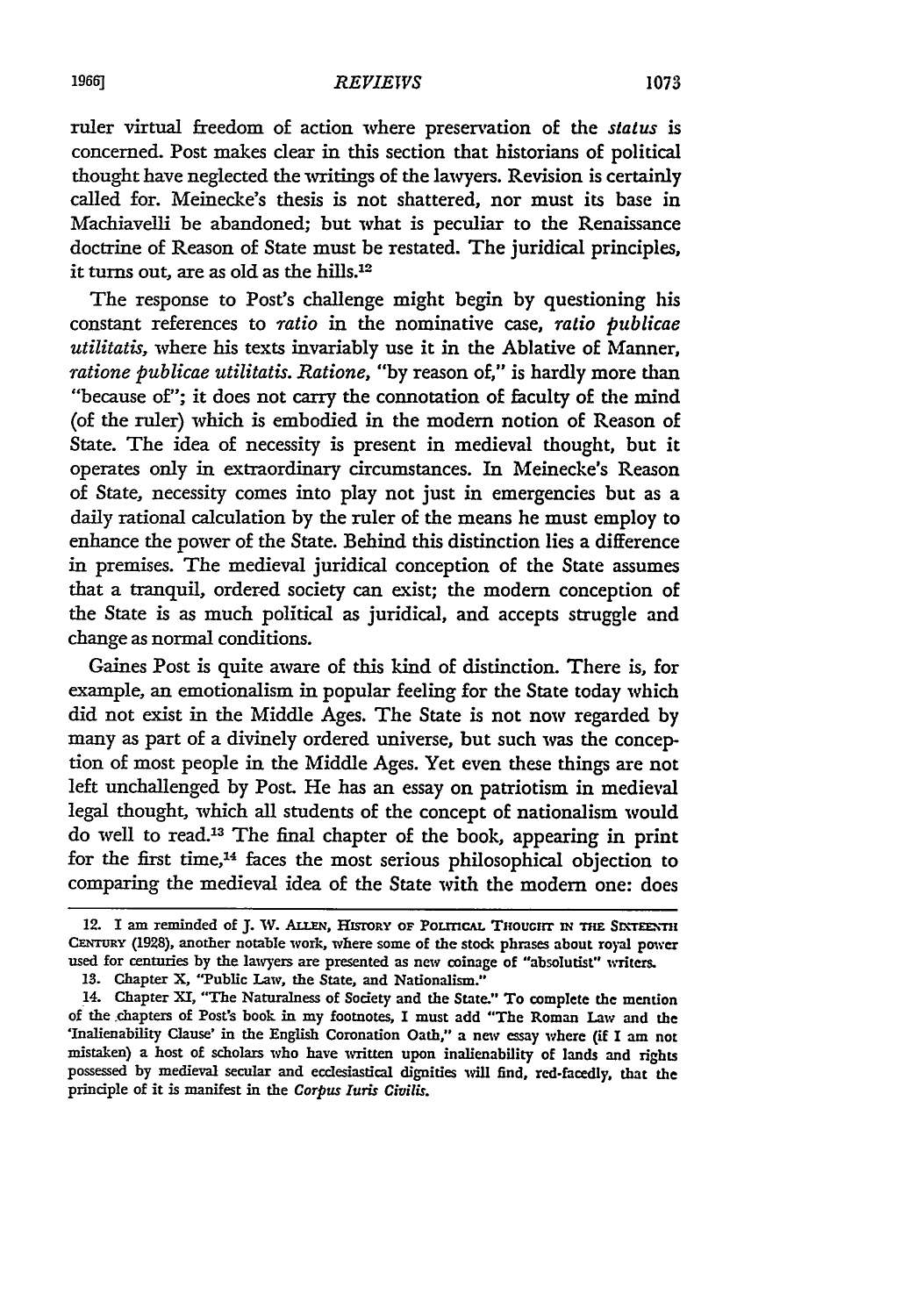the former, like the latter, have the notion of the State as an end unto itself? Was it regarded as "natural"? Political philosophers have established the appearance in Latin of Aristotle's *Politics,* in 1260, as the only safe *terminus a quo* for the growth of the idea of the naturalness of political life, derived from the premise that man is by nature sociable. Again, Post finds, the *Corpus luris Civilis* has been overlooked. Consider the definitions of *ius naturale* and *ius gentium* which Ulpian set forth in the opening of the *Digest:5*

Natural law is that which all animals have been taught by nature; this law is not peculiar to the human species, it is common to all animals.

The law of peoples is the law used by the various tribes of mankind, and.., is... common to human beings in respect of their mutual relations.

In the glosses upon these texts, the legists ranked the *ius gentium* as a kind of *ius naturale,* a natural law which is common to all men but not to all animals. God's role never lacks, to be sure, for nature is his instrument *(natura, id est, deus* ran the formula), but once said, speculation may continue within Ulpian's secular framework.

Even if the State was regarded as natural by the medieval legists, we must still enquire whether Nature itself was viewed as the permanent and unchanging order of things, or was thought of as incessantly changing. If unchanging *(summa natura),* the State (as suggested above) seeks tranquillity and order; if changing *(natura varia),* the State assumes a dynamic character. The former is medieval, the latter modem; surely this way of defining the medieval and modem State is not perturbed by the Roman Law. Yet it is, or may have been. Gaines Post points to some very interesting lines in Justinian's Preface to the *Codex* regarding the *varia rerum natura,* but another passage by Justinian, from his preface to the *Digest*, is just as provocative:<sup>16</sup>

Now whatever is divine is absolutely perfect, but the character of human law is to be constantly hurrying on, and no part of it is there which can abide forever, as nature is ever eager to produce new forms, so that we fully anticipate that emergencies may hereafter arise which are not enclosed in the bonds of legal rules.

A more complete theory of legislation is to be found in this passage

**<sup>15.</sup> DIGESr 1.1.1.3 &** 4.

**<sup>16.</sup>** *Constitutio Tanta, §* 18, which is given in modem editions of the *Corpus lIurs Civilis* as a preface to the *Digest.* It is as good *as,* but no better than, the similar passages quoted by Post in respect to "new forms."